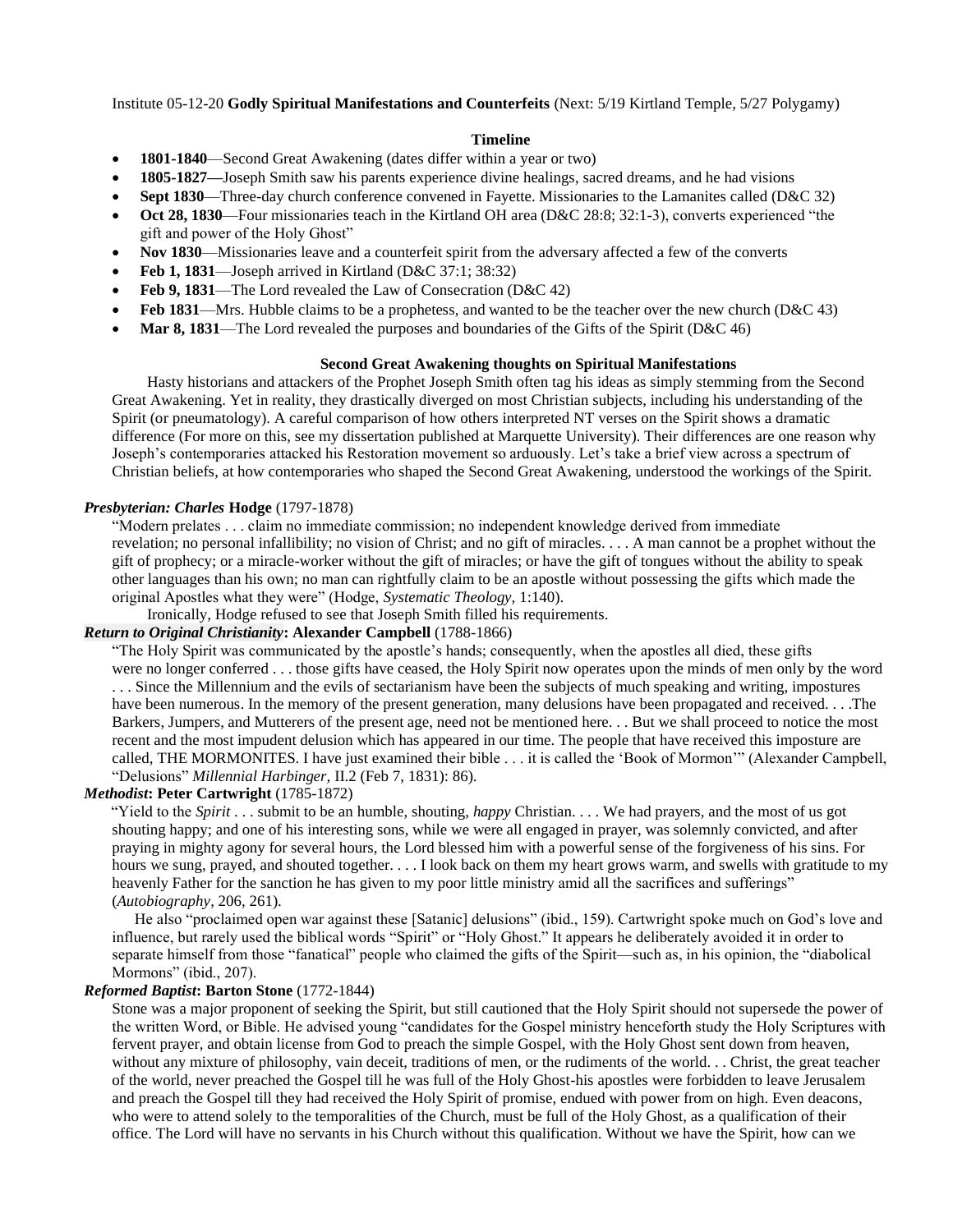minister it to others" (Thomas H. Olbricht (2004) "Barton W. Stone and Walter Scott on the Holy Spirit and Ministry," Leaven: Vol. 12: Iss. 3, Article 9. Available at: http://digitalcommons.pepperdine.edu/leaven/vol12/iss3/9)

 Stone regularly preached at camp-meetings and encouraged spiritual manifestation: **"**On the subject of the jerks . . . I have seen the person stand in one place and jerk backward and forward in quick succession. . . . I have inquired of those thus affected. They could not account for it; but some have told me that those were among the happiest seasons of their lives" (Finke and Stark, *Churching America,* 95)

# *Congregationalist:* **Charles G. Finney** (1792-1875)

"We need the light of the Holy Spirit to teach us the character of God, the nature of His government, the purity of His law, the necessity and fact of atonement—to teach us our need of Christ in all His offices and relations, governmental, spiritual, and mixed. We need the revelation of Christ to our souls, in such power as to induce in us that appropriating faith, without which Christ is not, and cannot be, our salvation." (Finney, *Systematic Theology*, 413). "I am not quite sure that I have laid as much stress as I intended upon the manifest agency of the Holy Spirit, in those revivals. I wish it to be distinctly understood, in all that I shall say, in my narrative of the revivals that I have witnessed, that I always in my own mind, and practically, laid the utmost stress upon this fact, underlying, directing, and giving efficiency to the means, without which nothing would be accomplished" (Finney, *Autobiography*, 138).

### *Transcendentalis***t: Ralph Waldo Emerson** (1803-1882)

"Show us that God is, not was; that He speaketh, not spake"

#### **Spiritual Manifestations among Early Converts in Colesville, NY (1830)**

 With many people experimenting with spirituality during the Second Great Awakening, unhealthy spiritual activity plagued parts of the new nation, some of which infiltrated into the early saints. I will look at a few counterfeit examples that even entered into the church in the first decade.

 When the Prophet Joseph lived in Harmony, PA, he had several meetings with the Knight family and their friends who lived just north over the New York boarder in Colesville. Shortly after the church was organized, in April 1830, the prophet again visited Colesville and the first miracle of the church occurred there. Before Newel Knight was baptized, Joseph asked him to pray vocally. Newel felt uncomfortable, but finally told Joseph that he would at their next prayer meeting. When the meeting arrived, fear overcame Newel and he declined again, promising to pray later in private. The next morning Newel went to the forest to pray alone, but couldn't because of the guilt he felt. He grew ill and went home. Joseph (through his scribes) record what happened next:

His appearance was such as to alarm his wife very much. He requested her to go and bring me to him. I went and found him suffering very much in his mind, and his body acted upon in a very strange manner. His visage and limbs distorted and twisted in every shape and appearance possible to imagine, and finally, he was caught up off the floor of the apartment and tossed about most fearfully.

 His situation was soon made known to his neighbors and relatives, and in a short time as many as eight or nine grown persons had got together to witness the scene. After he had thus suffered for a time I succeeded in getting hold of him by the hand, when almost immediately he spoke to me, and with very great earnestness requested of me that I should cast the devil out of him, saying that he knew that he was in him, and that he also knew that I could cast him out. I replied, "If you know that I can, it shall be done," and then almost unconsciously I rebuked the devil, and commanded him in the name of Jesus Christ to depart from him, when immediately Newel spoke out and said that he saw the devil leave him and vanish from his sight.

 This was the first miracle which was done in this Church or by any member of it, and it was done not by man nor by the power of man but it was done by God, and by the power of godliness: therefore let the honor and the praise, the dominion and the glory, be ascribed to the Father, Son and Holy Spirit, for ever and ever. Amen (Joseph Smith, *History of the Church,* 1:82).

Joseph describes that as soon as the devil departed Newel's countenance and body became natural, "and almost immediately the Spirit of the Lord descended upon him, and the visions of eternity were opened to his view. So soon as consciousness returned, his bodily weakness was such that we were obliged to lay him upon his bed, and wait upon him for some time. He afterwards related his experience as follows:

I now began to feel a most pleasing sensation resting on me, and immediately the visions of heaven were opened to my view. I felt myself attracted upward, and remained for some time enwrapt in contemplation, insomuch that I knew not what was going on in the room pressing upon my shoulder and the side of my head, which served to recall me to a sense of my situation, and I found that the Spirit of the Lord had actually caught me up off the floor, and that my shoulder and head were pressing against the beams (ibid., 1:83).

This account sounds unusual to most 21st-century saints, but in that culture, these manifestations were more common.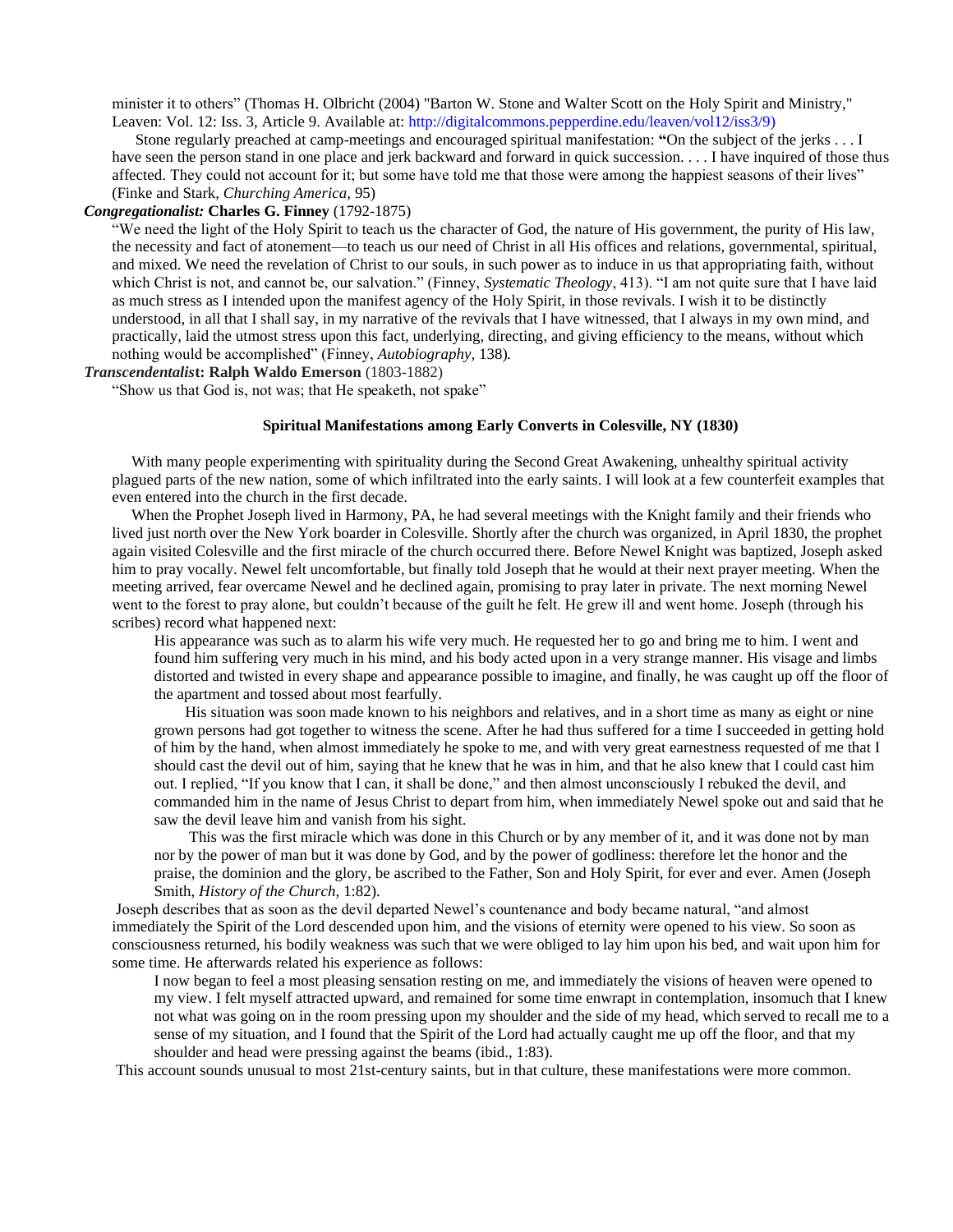## **Spiritual Manifestations among Early Converts in Kirtland, Ohio**

 When the four missionaries "to the Lamanites" taught the larger Kirtland Ohio community for just a few weeks (somewhere over two weeks and less than four), they had 127 converts (fifty of whom lived in Kirtland proper). The majority of those early converts had previously been affiliated with the Campbellites, or Disciples of Christ, who were all seeking to establish a church like the one described in the Bible (including: Orson Hyde, Lyman White, Edward Partridge, Fredrick G. Williams, Parley and Orson Pratt). Alexander Campbell had limited all "enthusiastic" manifestations of the gifts of the Spirit to the Bible. Campbell believed that any signs of healings, tongues, visions, were only from God in the Bible. So groups like Sidney Rigdon and his over one-hundred followers left the Campbellites in early 1830—in part, seeking more influence of the Spirit, and a communal lifestyle. Their thirst opened a wide doorway for spiritual manifestations.

 After a just a little over two weeks of teaching the restored Gospel of Jesus Christ, the four missionaries (plus one new convert, Fredrick G. Williams), left the new group of converts to continue their mission to "the Lamanites" (Smith, *History of the Church,* 1:120-125). During that time a small portion of the converts confused counterfeit strange spiritual experiences for those of God. For example, they held nightly prayer meetings where some made "the most ridiculous grimaces, creeping upon their hands and feet, rolling upon the frozen ground." One member, Levi Hancock, described one man, "behave[ing] like a baboon" (Bushman, *Rough Stone Rolling,* 150). A local Ohio newspaper, *The Painesville Telegraph,* described "the most wild frantic and horrible fanaticism . . . Indian modes of warfare, such as knocking down, scalping  $\ldots$ " (ibid.).

 Even though these examples were limited, any satanic evidence was a problem. By opening the door to spiritual manifestations, discernment was necessary. The devil tried to stop the work. But the brand-new converts had no one with experience to teach them for a few months until the missionaries returned and Joseph arrived on Feb. 1, 1831. During those first early weeks without a teacher, the earliest Kirtland saints had to learn by experience what was from God and what was a counterfeit. Here is an example from an early Kirtland convert, John Corrill, remembering back to those early prayer meetings when he investigated the church:

I attended several meetings, one of which was the laying on of hands for the gift of the Holy Ghost, which, I thought, would give me a good opportunity to detect their hypocrisy. The meeting lasted all night, and such a meeting I never attended before. They administered the sacrament, and laid on hands, after which I heard them prophecy and speak in tongues unknown to me. . . . I watched closely and examined carefully, every movement of the meeting, and after exhausting all my powers to find the deception, I was obliged to acknowledge, in my own mind, that the meeting had been inspired by some supernatural agency. The next day I returned home, satisfied that the evil reports were not true, and spent about six weeks more in the further investigation of the subject. [p. 9]

(https://www.josephsmithpapers.org/paper- summary/john-corrill-a-brief-history-of-the-church-of-christ-of-latterday-saints-1839/14)

 Many improprieties and visionary notions crept into the church, which tried the feelings of the more sound minded. Many young persons became very visionary, and had divers operations of the spirit, as they supposed. They saw wonderful lights in the air and on the ground, and would relate many great and marvellous [*sic*] things which they saw in their visions. They conducted themselves in a strange manner, sometimes imitating Indians in their manoeuvres, [*sic*] sometimes running out into the fields, getting on stumps of trees and there preaching as though surrounded by a congregation,—all the while so completely absorbed in visions as to be apparently insensible to all that was passing around them. I would here remark, however, that it was but a very few of the Church who were exercised in that way [ibid. 16]

It was a delicate balance for the early saints to learn what the Spirit was and what it was not. No one had the background as Joseph did in revelation.

## **The Lord's Correction through the Prophet Joseph** (D&C 46)

The Prophet Joseph Smith later recorded that when he arrived in Kirtland (Feb 1, 1831), he noticed "some strange notions and false spirits crept in among them." The Lord taught Joseph an important distinction needed to be made. After a mob disrupted a service in Cleveland, the Lord gave a revelation on worship services and the gifts of the Spirit (D&C 46). The gifts are to be done in the name of Christ, and He taught them how to discern and by way of warning:

That ye may not be seduced by evil spirits, or doctrines of devils, or the commandments of men . . . Beware lest ye are deceived; and that ye may not be deceived seek ye earnestly the best gifts, always remembering for what they are given . . . they are given for the benefit of those who love me and keep all my commandments, and him that seeketh so to do; that all may be benefited . . . that ask and not for a sign" (D&C 46:8-9).

The revelation repeated the important message—that the gifts of the Spirit are for the benefit or profit of *others*—five times (46:9, 12, 16, 26, 29).

 Outsiders saw the Prophet as a fanatic in his claims of practicing the gifts of the Spirit. While Joseph believed that he had the gift to discern Spirits, many like Hodge, Cartwright and Campbell were doubtful. Their fear of rampant forgeries drove them from acknowledging anything extraordinary. Joseph too, warned against extremist behaviors and insisted that the gifts of the Spirit were sacred and given from God to bless His kingdom. He carefully avoided